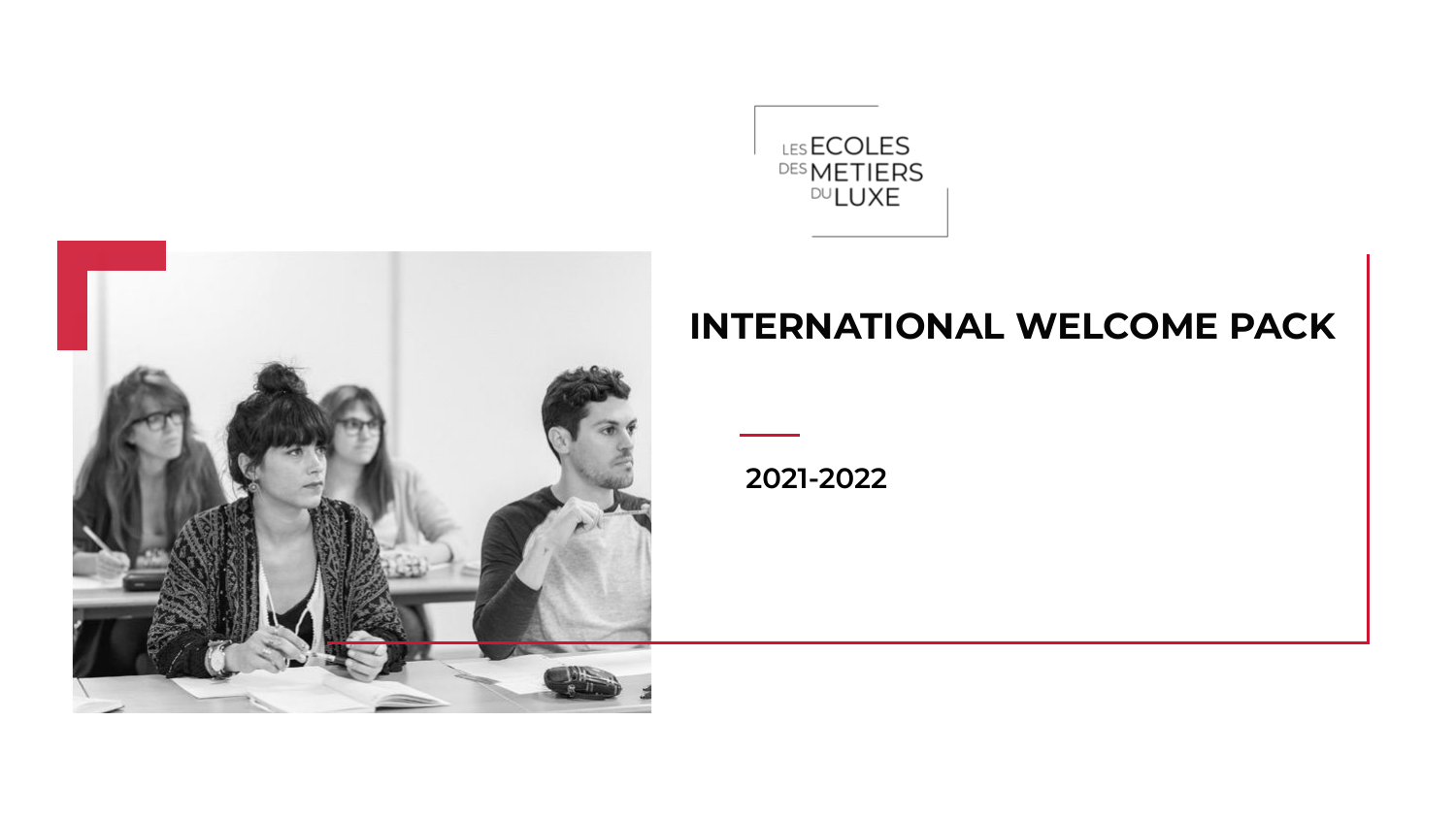

### **WELCOME TO FRANCE!**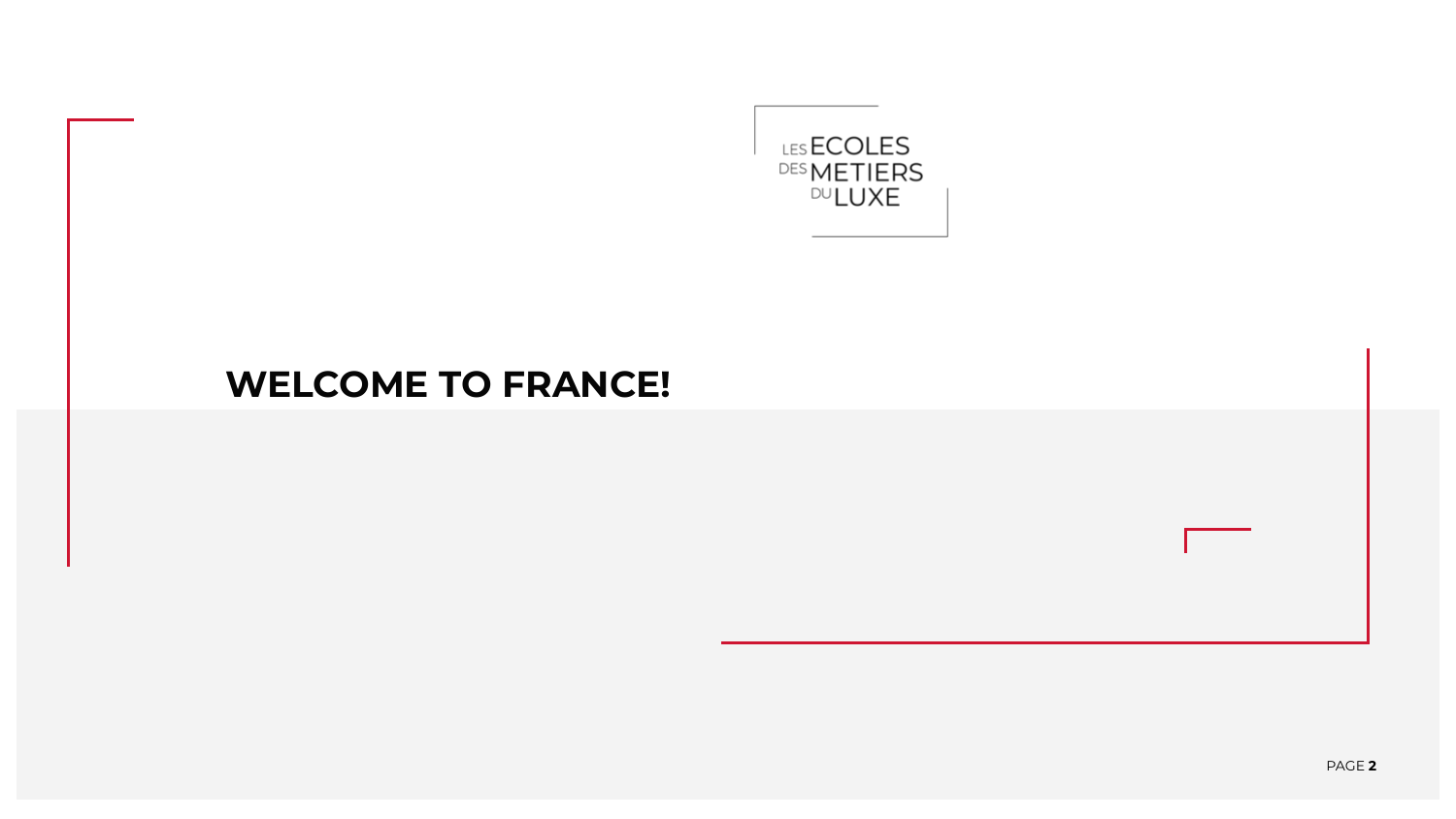# TRAVEL TO FRANCE and Covid-19<br>Information for International Students



Eiffel Tower, Paris

#### **Travel to France and Covid-19**

"Despite the coronavirus pandemic, France continues to welcome international students. Nevertheless, depending on the country and the vaccination status, the procedures to follow to enter French territory vary." *-Campus France-*

Categories of countries have been defined on the basis of health indicators. The lists of countries may change according to the evolution of their epidemic situation.

**Please check the information about requirements, tests, vaccines and travel certificate:**

- [www.campusfrance.org](https://www.campusfrance.org/en/travel-to-france-information-for-international-students-and-researchers) - [www.diplomatie.gouv.fr](https://www.diplomatie.gouv.fr/en/coming-to-france/coronavirus-advice-for-foreign-nationals-in-france/)
- [Covid-19 Information & Guidance from the French Government](https://www.gouvernement.fr/en/coronavirus-covid-19)
- [Paris Airports](https://www.parisaeroport.fr/en) - [French Railway \(SNCF\)](https://www.sncf.com/en) [Buses to and from France](https://www.checkmybus.com/france)
- [Your school in Paris \(map\)](https://www.google.fr/maps/place/La+Fabrique/@48.886631,2.2874417,15z/data=!4m5!3m4!1s0x0:0x4d0b00c3201b0979!8m2!3d48.8864701!4d2.2873984) [Your school in Versailles \(map\)](https://www.google.fr/maps/place/ISIPCA/@48.8164387,2.1421443,15z/data=!4m2!3m1!1s0x0:0x92a6832c4ab40d19?sa=X&ved=2ahUKEwiglKfVtNHxAhVRCxoKHQE2AiUQ_BJ6BAhhEAU)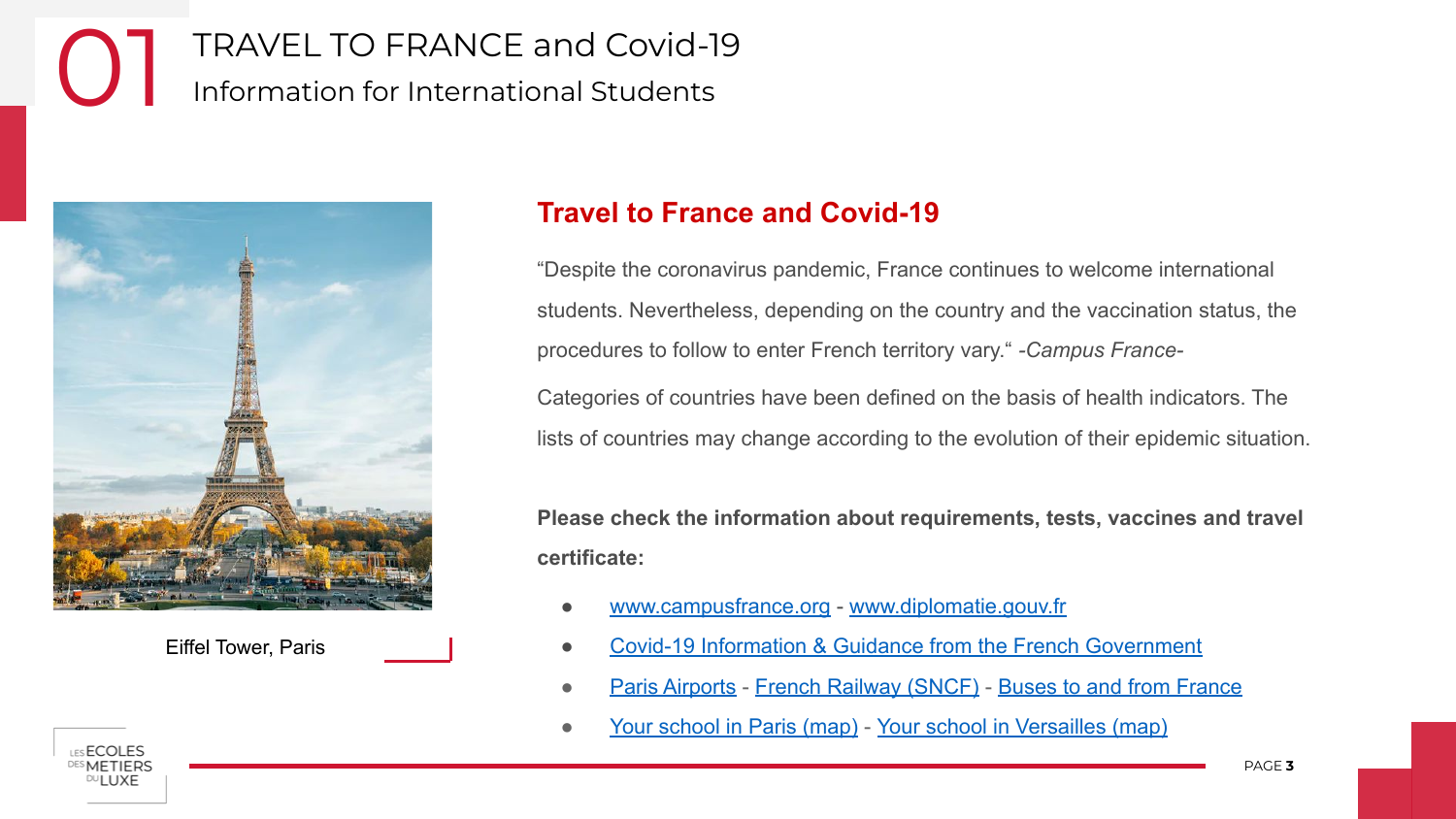# VISAS<br>Different Types of Student Visas



Palace of Versailles

#### **Which visa to obtain?**

The **[VLS-TS](https://www.campusfrance.org/en/student-long-stay-visa)** *-Visa Long Séjour valant Titre de Séjour "étudiant"-* allows you to study in France **for a period of four months to one year**. It must be validated upon your arrival in France [\(How to validate your VLS-TS](https://www.campusfrance.org/en/how-to-validate-your-long-stay-visa-visa-long-sejour-upon-your-arrival-in-france)).

The **[Schengen short-stay visa](https://www.campusfrance.org/en/the-schengen-short-stay-visa)** *-visa Schengen court séjour-* allows you to enter and remain in France -as a country in the Schengen area- **for a maximum period of 90 days.**

The **[Internship VLS-TS](https://www.campusfrance.org/en/long-stay-internship-visa)** *-Long-Stay Internship Visa-* allows you to complete an **internship** in France **for more than four months.**

**To get information about other types of visa, visit [www.campusfrance.org](https://www.campusfrance.org/en/the-different-types-of-visas)**

**Official information on [www.campusfrance.org](https://www.campusfrance.org/en/travel-to-france-information-for-international-students-and-researchers) - [www.diplomatie.gouv.fr](https://www.diplomatie.gouv.fr/en/coming-to-france/coronavirus-advice-for-foreign-nationals-in-france/)**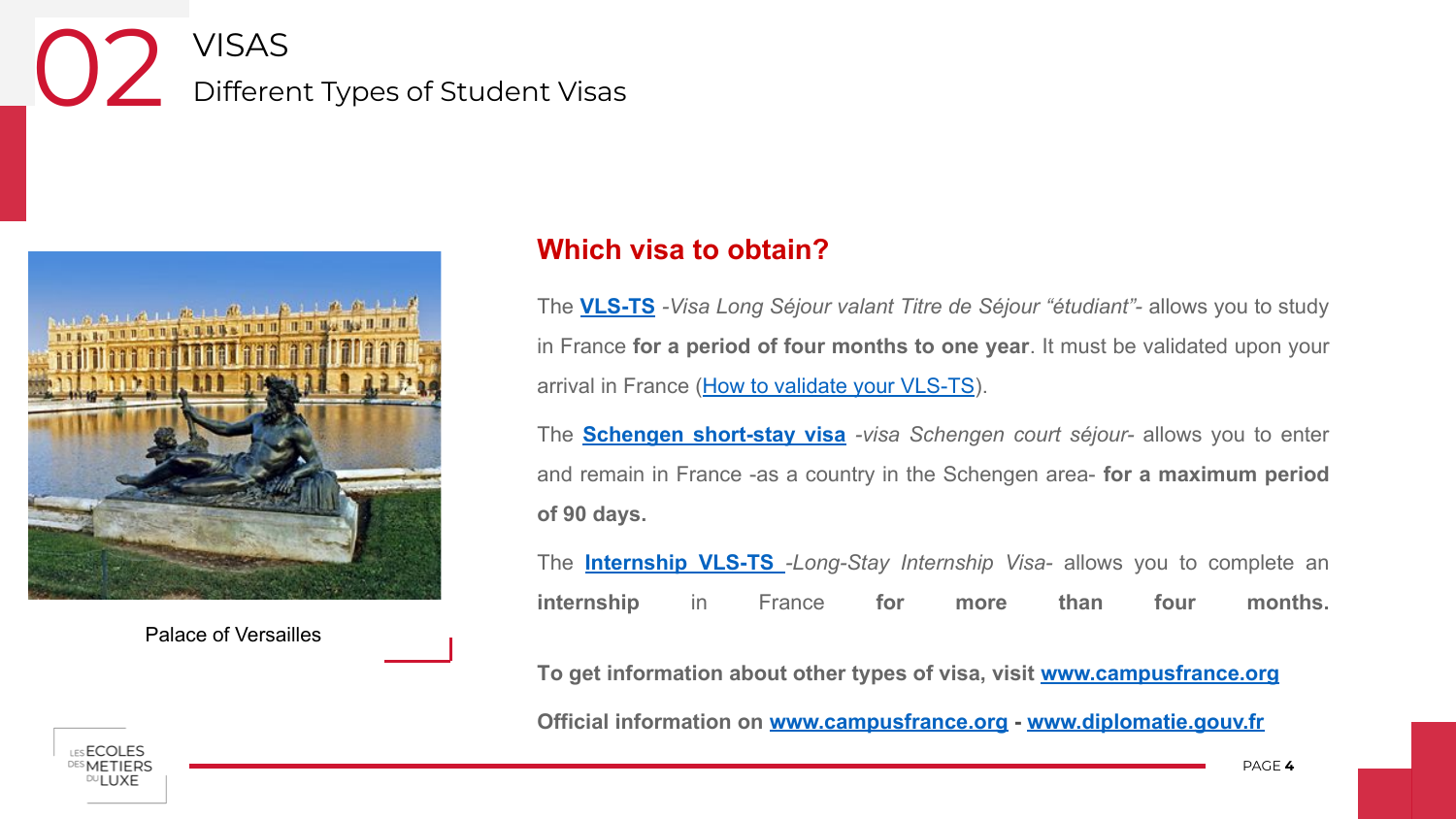# VISAS<br>Long Stay Visa VLS-TS



Click on the picture to watch the video tutorial



#### **NEW! Digitization**

**France-Visas** provides students with the possibility of sending digital copies of their supporting documents when completing their visa application online. This optional procedure allows an accelerated process by the external service provider (ESP). This feature is at first accessible only to applicants for **long-stay student visas** residing in a country where the visa application is outsourced to an ESP and available online.

**To request your student visa for France, log on to [france-visas.gouv.fr](https://france-visas.gouv.fr/en_US/web/france-visas/welcome-page)**

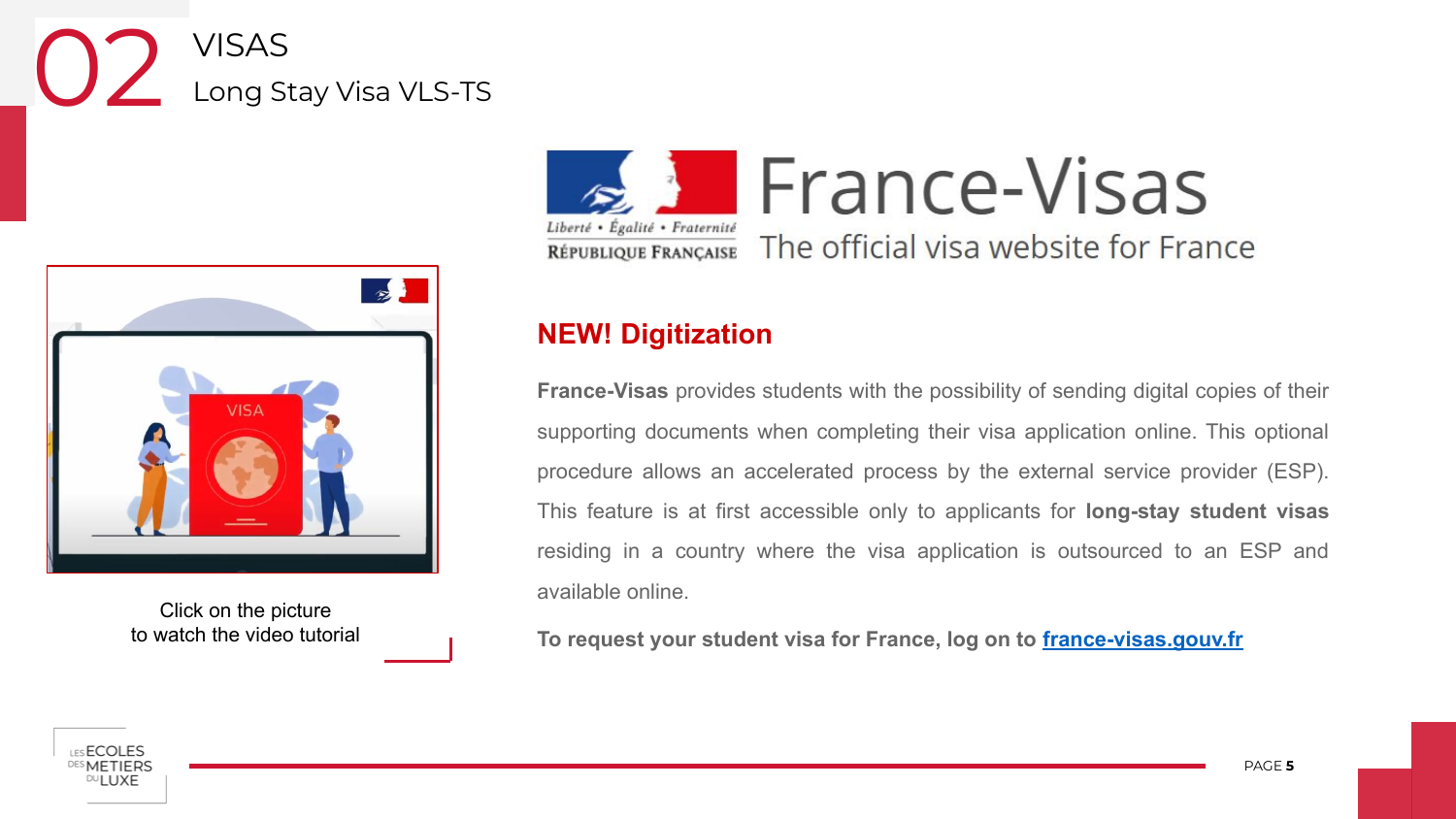ACCOMMODATION<br>Versailles - Paris - Grasse



Click on the picture to watch the video tutorial

LES **ECOLES METIERS** ™I UXF

#### **Student Housing**

Several types of accommodation may be available, if you book early:

- Accommodation in [CROUS](https://international.lescrous.fr/accomodation/) residences
- Private student residences
- Live alone in a private apartment
- Share an apartment with other students
- Student hostels Rooms for rent
- Student accommodation with an elderly person

**Where to find accommodation?**

[CIUP](https://www.ciup.fr/) - [immojeune](https://www.immojeune.com/en/) - [studapart](https://www.studapart.com/en/student-accommodation) - [student.com](https://www.student.com/fr) - [fac-habitat](https://www.fac-habitat.com/en/student-housing) - [just landed](https://www.justlanded.com/english/France/France-Guide/Housing-Rentals/Student-accommodation) - [adele](https://www.adele.org/en/) - [uniplaces](https://www.uniplaces.com/accommodation/france) [estudines.com](https://www.estudines.com/) - [nexity studéa](https://www.nexity-studea.com/) - [studelites](https://www.studelites.com/fr/) - [suitEtudes](https://www.suitetudes.com/) - [locatme](https://www.locatme.fr/) - [colocation-adultes](https://www.colocation-adulte.fr/logement-intergenerationnel-paris/senior-etudiant/paris)  [ensemble2générations](https://ensemble2generations.fr/etudiants/logement-chez-un-senior/) - [Campus France Catalog](https://www.campusfrance.org/en/student-housing-france) - [airbnb](https://www.airbnb.fr/)

**[Other Practical Information](https://www.expatica.com/fr/living/household/) - [VISALE \(Free Security Deposit Service for students\)](https://www.campusfrance.org/en/VISALE-free-security-deposit-for-students)**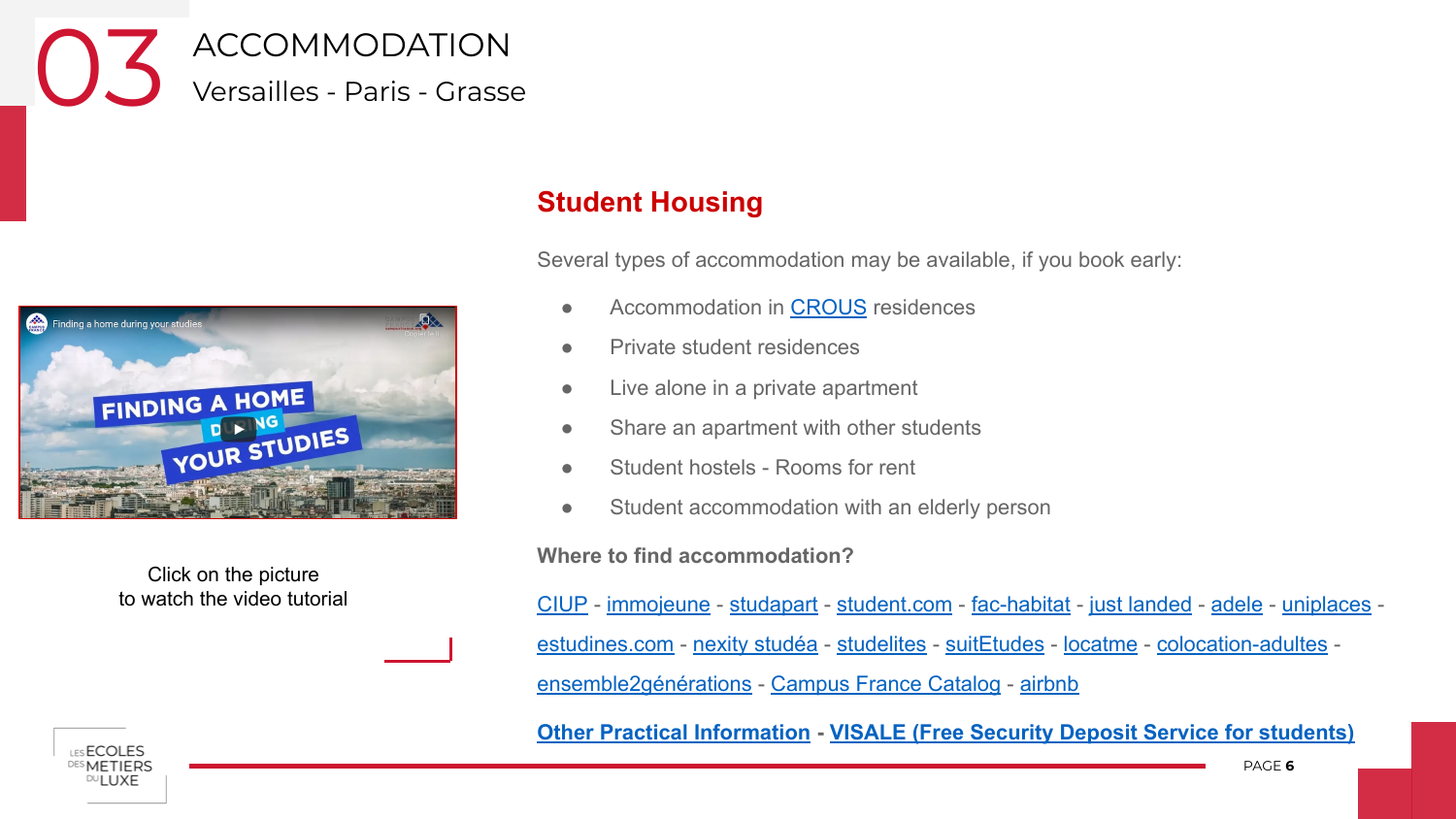CVEC - Contribution 04 The Student and Campus Life Contribution



Click on the picture to watch the video tutorial

#### **What is CVEC?**

**CVEC** helps to finance training programs.

It helps to improve student services through social, health, cultural and other activities. It also aims to promote safety and health education initiatives.

The amount of the annual subscription fee is  $€91$ .

**More information on CVEC with one [click](https://www.campusfrance.org/en/10-things-you-need-to-know-about-the-student-and-campus-life-contribution-cvec)**

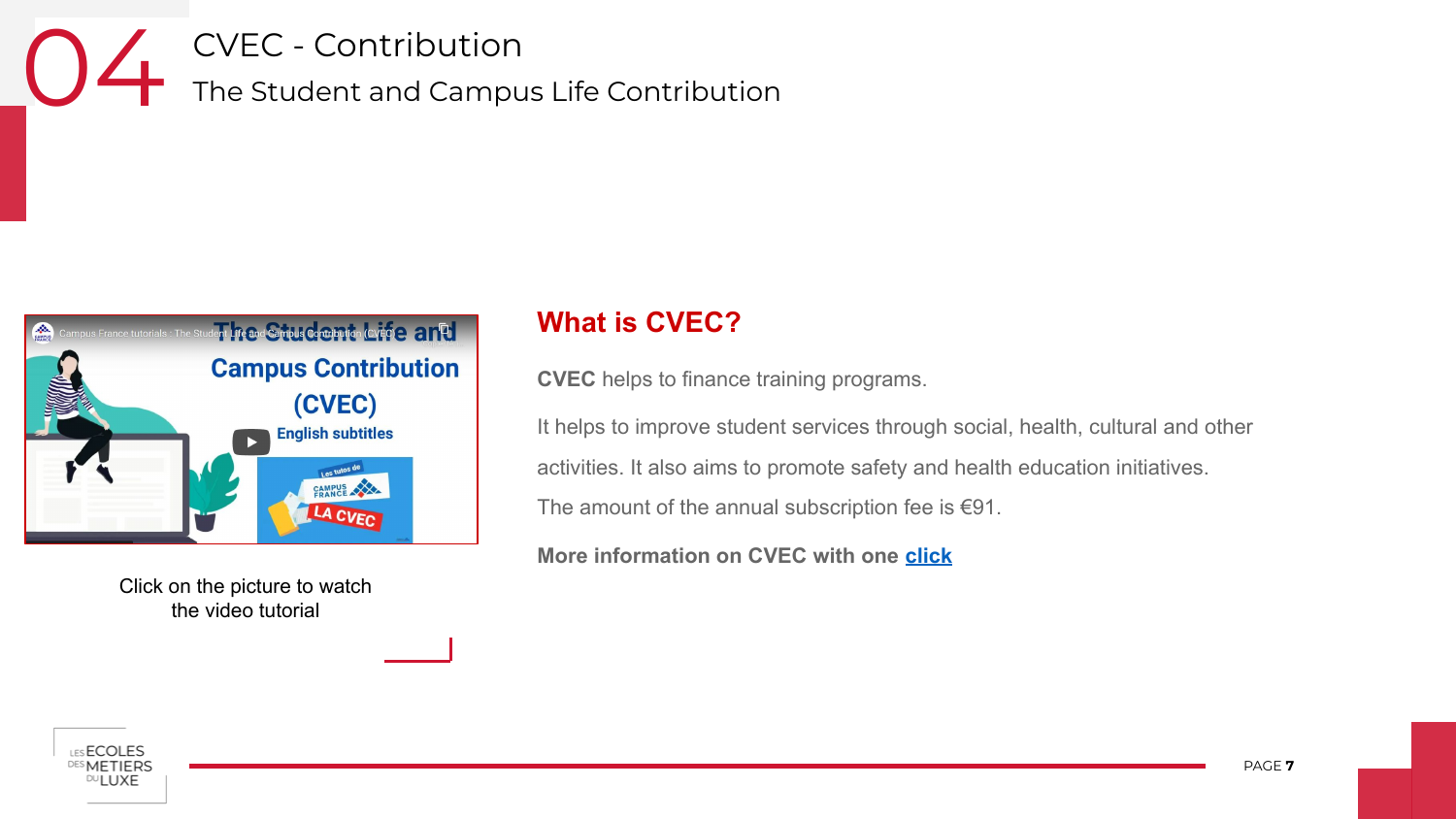## HEALTH, SOCIAL SECURITY & INSURANCE 05 French Social Coverage and Health Insurance *(Assurance maladie)*



Click on the picture to watch the video tutorial

#### **Social Security and Health Insurance**

It offers international students social coverage during their studies in France.

They also take out additional health insurance -or mutuelle- to increase the amount of their healthcare expenses that will be reimbursed to them.

**All information on Health, Social Security and Insurance [here](https://www.campusfrance.org/en/healthcare-student-social-security)**

**Direct online registration:<https://etudiant-etranger.ameli.fr/#/>**

**Everything you need to know about the** *"Assurance Maladie"***: [video](https://youtu.be/XXaj44iB91w?list=PLpm2evF1qaJe_oq0a-LMIKujAihwAtVEy)**

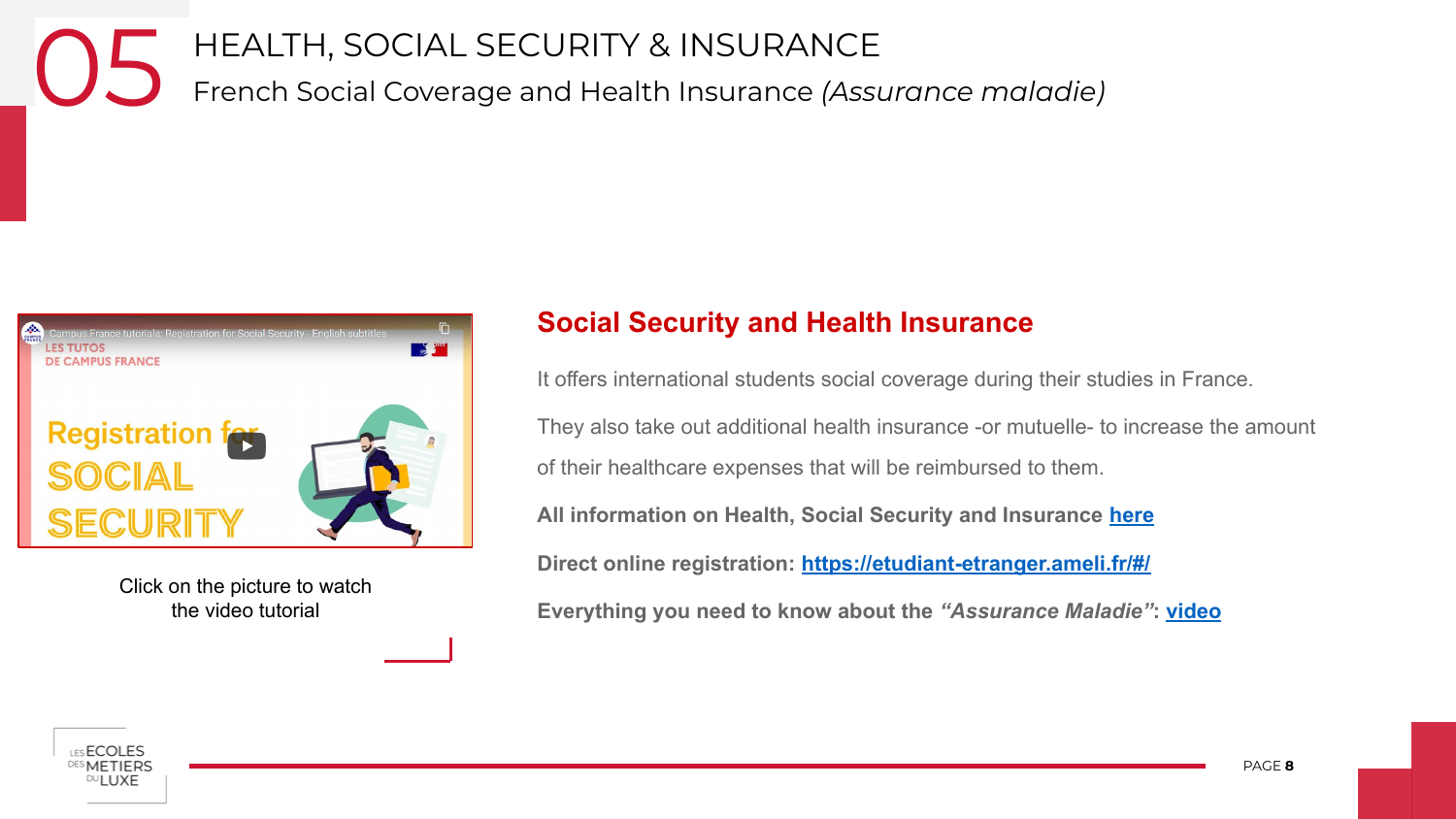STUDYING WITH A DISABILITY<br>Only your motivation will make the difference



#### **Studying with a disability**

The **Ecoles des Métiers du Luxe** are committed to enrol students with disabilities meeting the academic requirements of their training programs.

Please inform the school of any adjustments you may need to pass the selection exams, reach the school and attend on-campus or online courses successfully, in complete confidentiality.

**Contact:** Sophie LATHUILLIERE, DLO - [slathuilliere@isipca-lafabrique.fr](mailto:slathuilliere@isipca-lafabrique.fr)

**[Being a student with a disability in France](https://www.campusfrance.org/en/disabled-student-France)**

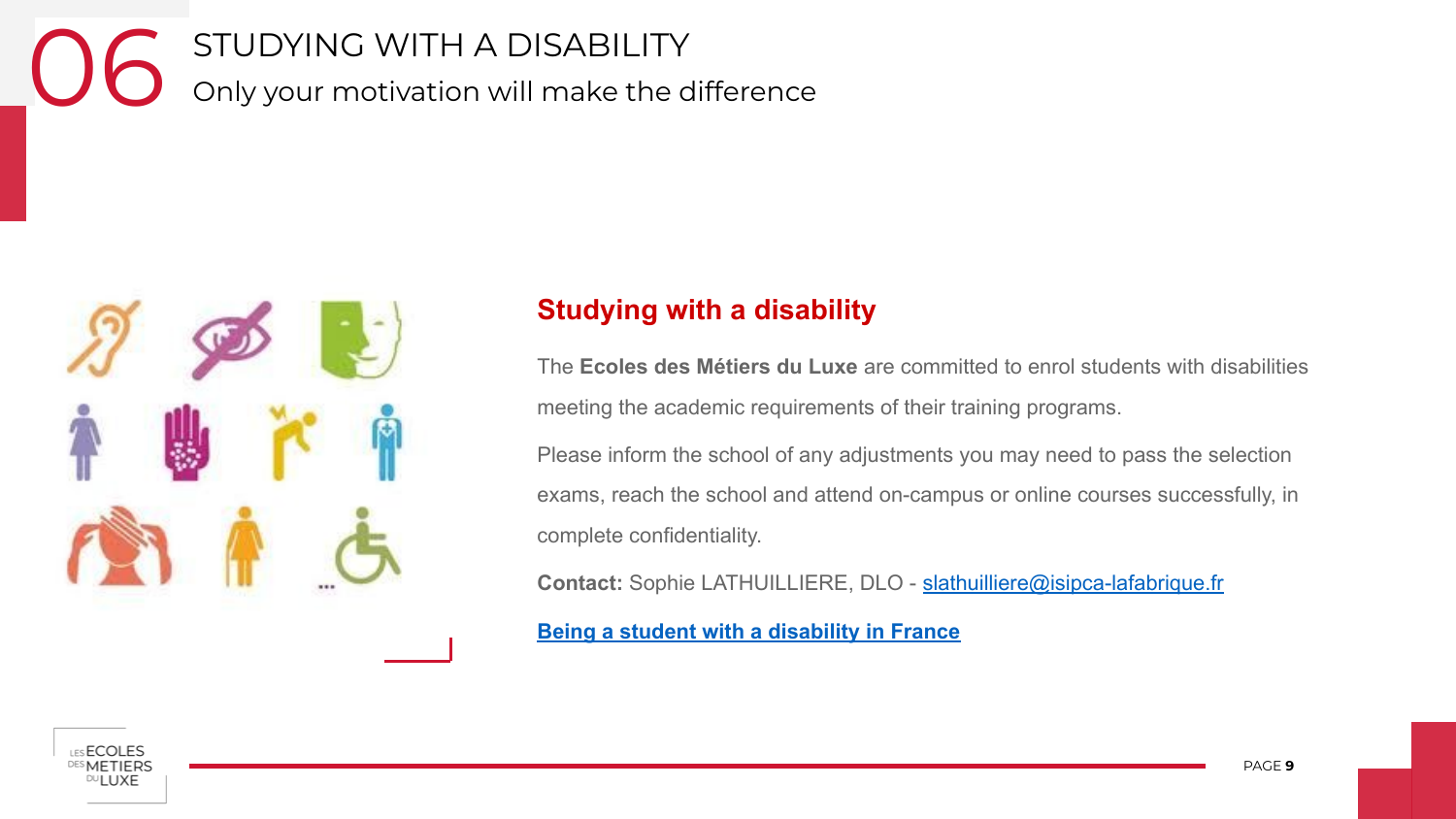OPENING A BANK ACCOUNT<br>Local payments, withdrawals, transfers, credit card



Click on the picture to watch the video tutorial

#### **Opening a bank account in France**

**Opening a bank account in France** will facilitate your local payments, withdrawals and transfers.

To get a bank account you need the following documents: identity document, proof of address in France and your enrollment certificate or student card.

In France, the main retail banks are: Crédit Agricole, BNP Paribas, Société Générale, Caisse d'Epargne, Banque Populaire, Crédit Mutuel, HSBC, La Banque Postale, LCL. The euro is the single currency in France.

**More information on 'Getting a bank account in France' [here](https://www.campusfrance.org/en/getting-a-bank-account)**

**[Euro Exchange Rates Table](https://www.x-rates.com/table/?from=EUR&amount=1) - [Preparing your budget](https://www.campusfrance.org/en/preparing-budget-student-France)**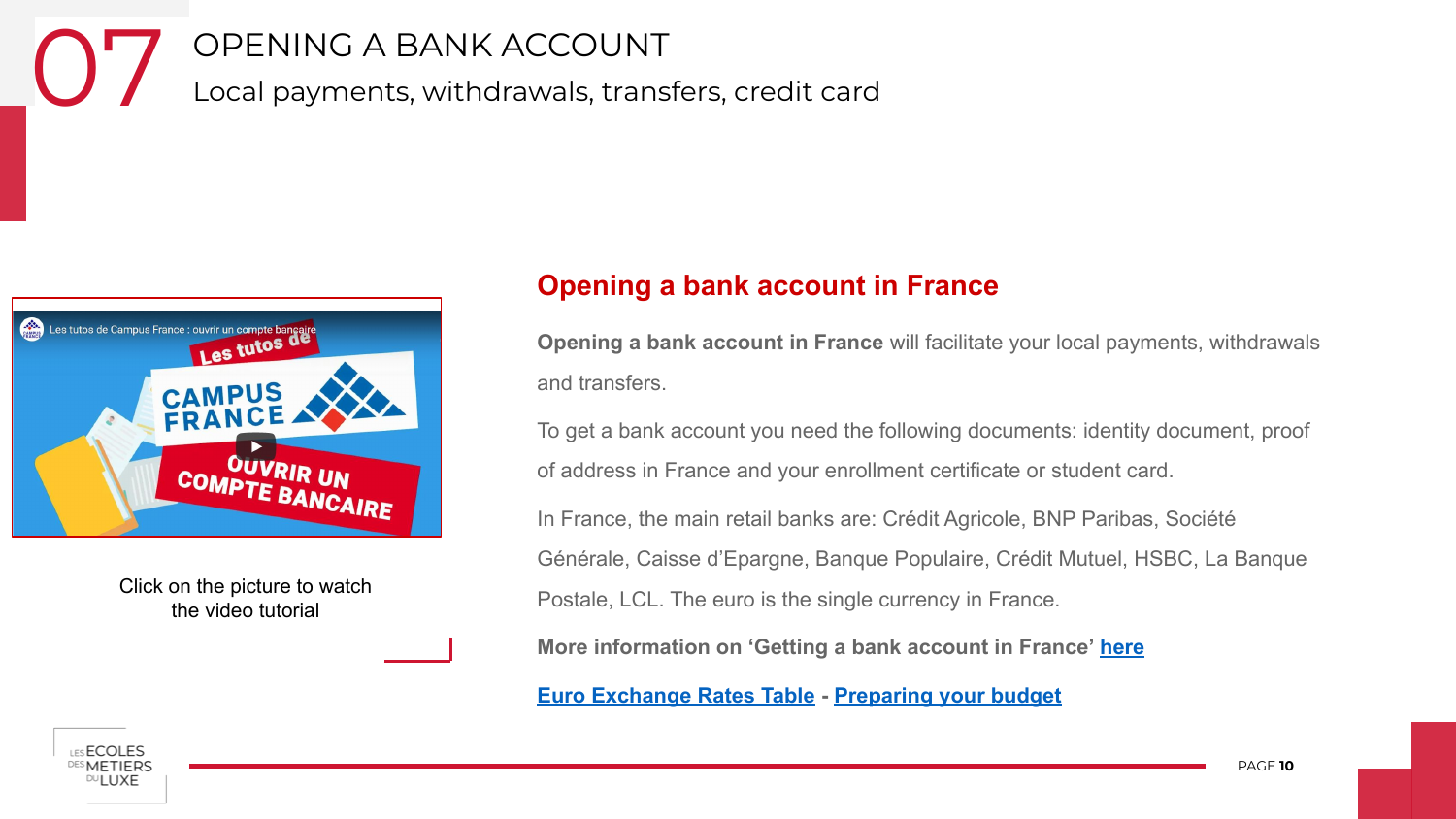

### **International Welcome Desk**

**A one-stop shop for information and assistance**

Contact: Sophie LATHUILLIERE, Head of International Affairs - [slathuilliere@isipca-lafabrique.fr](mailto:slathuilliere@isipca-lafabrique.fr)